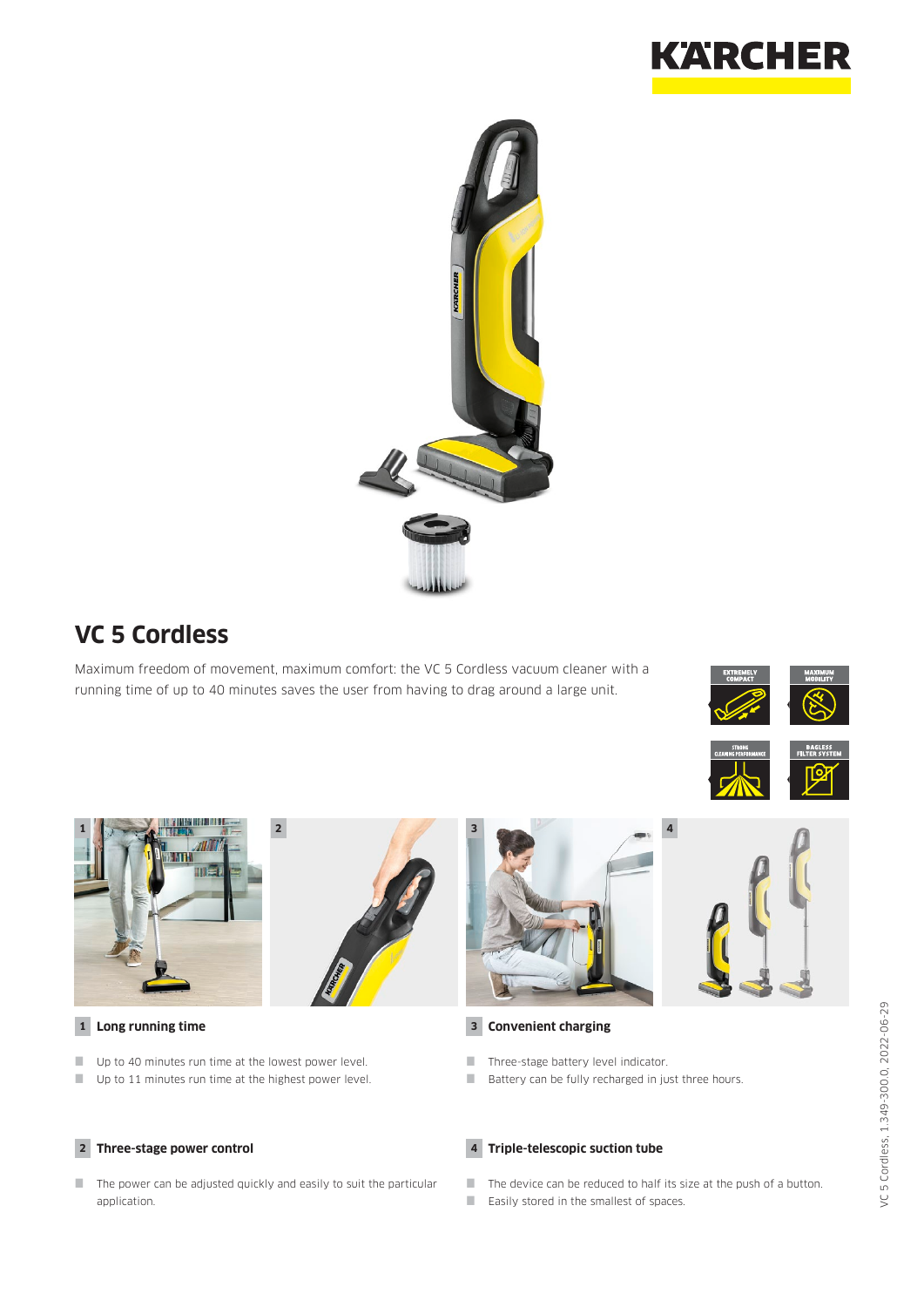# TECHNICAL DATA AND EQUIPMENT

## **KARCHER**



### **VC 5 Cordless**

18 V li-ion battery

|  |  |  |  | Up to 40 minutes running time |  |  |
|--|--|--|--|-------------------------------|--|--|
|--|--|--|--|-------------------------------|--|--|

| <b>Technical data</b>                                        |              |                                |  |  |  |  |
|--------------------------------------------------------------|--------------|--------------------------------|--|--|--|--|
| Order no.                                                    |              | 1.349-300.0                    |  |  |  |  |
| <b>EAN code</b>                                              |              | 4054278245508                  |  |  |  |  |
| <b>Battery voltage</b>                                       | $\mathsf{V}$ | 18                             |  |  |  |  |
| Runtime min. mode<br>min                                     |              | min. 40                        |  |  |  |  |
| Runtime max, mode<br>min                                     |              | max. 11                        |  |  |  |  |
| <b>Battery type</b>                                          |              | Lithium-ion battery            |  |  |  |  |
| Battery charging time with fast charg-<br>min<br>er 80%/100% |              | 144 / 180                      |  |  |  |  |
| Power supply for battery charger                             | V / Hz       | $100 - 240 / 50 - 60$          |  |  |  |  |
| Weight without accessories<br>kg                             |              | 2.77                           |  |  |  |  |
| Weight incl. packaging<br>kg                                 |              | 3.62                           |  |  |  |  |
| Dimensions (L x W x H)<br>mm                                 |              | $182 \times 261 \times 621$    |  |  |  |  |
|                                                              |              |                                |  |  |  |  |
| <b>Equipment</b>                                             |              |                                |  |  |  |  |
| Switchable dry floor nozzle                                  |              | with flexible joint            |  |  |  |  |
| <b>Removable filter box</b>                                  |              | with main and long-life filter |  |  |  |  |
| <b>Filter cleaning function</b>                              |              | for main and long-life filter  |  |  |  |  |
| <b>Parking position</b>                                      |              | with a magnet                  |  |  |  |  |
| <b>Power control</b>                                         |              | with 3 power levels            |  |  |  |  |
| Upholstery nozzle                                            |              | п                              |  |  |  |  |
| Soft grip handle                                             |              | п                              |  |  |  |  |
| <b>Telescopic suction tube</b>                               |              | п                              |  |  |  |  |

 $\blacksquare$  Included in the scope of supply.